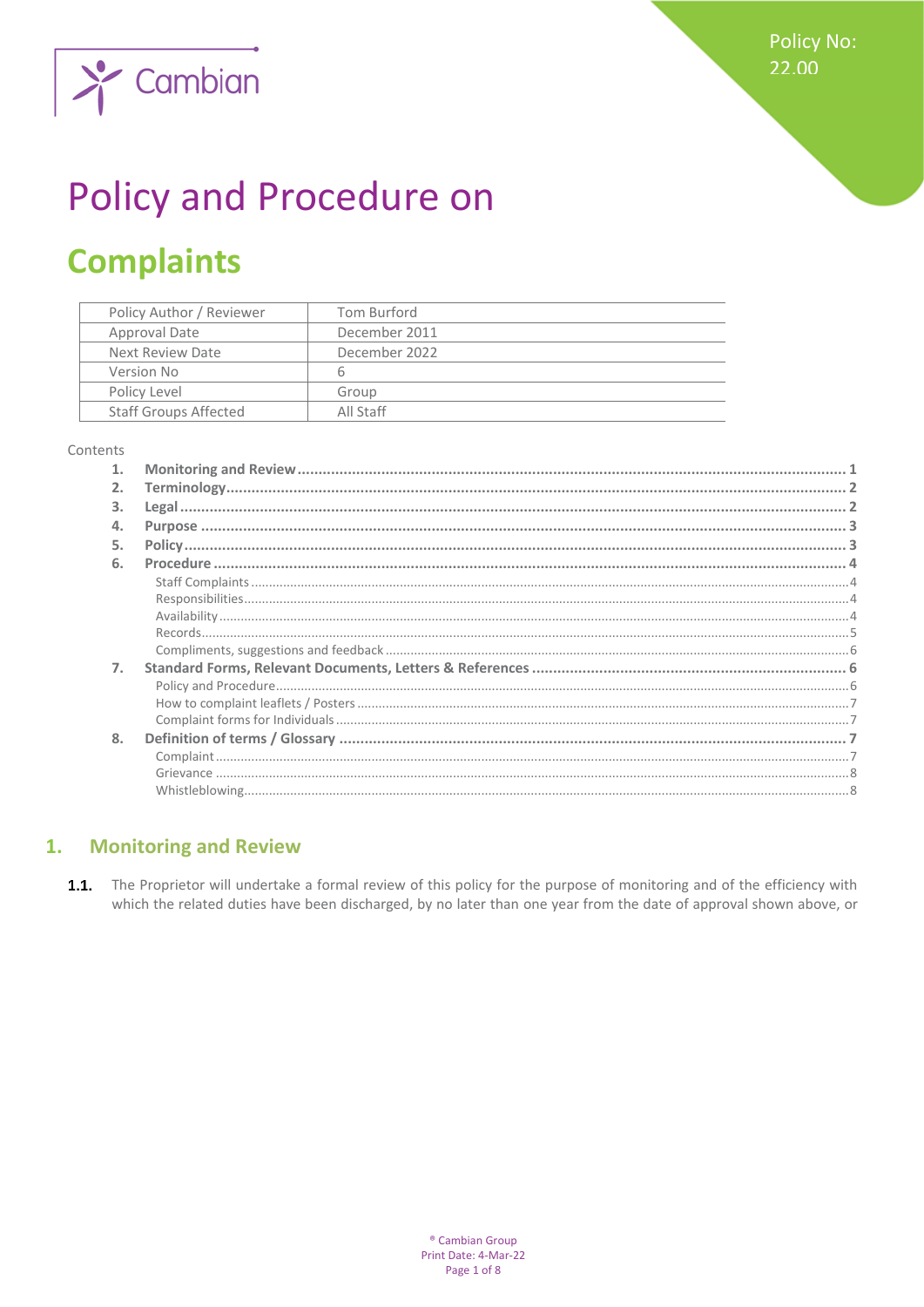

earlier if significant changes to the systems and arrangements take place, or if legislation, regulatory requirements or best practice guidelines so require.

Signed:

Support

Andrew Sutherland **Representative, Proprietor- Cambian Group** August 2021

## <span id="page-1-0"></span>**2. Terminology**

| 'Establishment' or 'Location | this is a generic term which means the Children's<br>Home/school/college.                                                                                                                 |
|------------------------------|-------------------------------------------------------------------------------------------------------------------------------------------------------------------------------------------|
| Individual                   | means any child or young person under the age of 18 or young<br>adult between the ages of 18 and 25.                                                                                      |
| <b>Service Head</b>          | This is the senior person with overall responsibility for the                                                                                                                             |
| <b>Key Worker</b>            | Members of staff that have special responsibility for Individuals<br>residing at or attending the Establishment.                                                                          |
| Parent                       | means parent or person with Parental Responsibility                                                                                                                                       |
| <b>Regulatory Authority</b>  | Regulatory Authority is the generic term used in this policy to<br>describe the independent regulatory body responsible for<br>inspecting and regulating services. E.g Ofsted, CQC, CSSIW |
| <b>Social Worker</b>         | This means the worker allocated to the child/family. If there is no<br>allocated worker, the Duty Social Worker or Team Manager is<br>responsible.                                        |
| <b>Placing Authority</b>     | Placing Authority means the local authority/agency responsible<br>for placing the child or commissioning the service                                                                      |
| <b>Staff</b>                 | Means full or part-time employees of Cambian, agency workers,<br>bank workers, contract workers and volunteers and students on<br>placement.                                              |
| <b>CambianKPI</b>            | Means the Cambian online in-house information system which<br>holds data for each site on quality measures.                                                                               |

2.1. Our aim is to use consistent terminology throughout this policy and all supporting documentation as follows:

## <span id="page-1-1"></span>**3. Legal**

- Quality Standards for Children's Homes and NMS for Residential Special Schools, available at: www.gov.co.uk and  $3.1.$ Fundamental Standards 2015
- $3.2.$ Children's Homes (England) Regulations 2015
- $3.3.$ Health and Social Care Act 2008 (Regulated Activities) Regulations 2014 (part 3) as amended) Regulation 16.

| Version:                 | 6 |
|--------------------------|---|
| <b>Next Review Date:</b> |   |
| <b>Print Date:</b>       | 4 |

Policy Name: Complaints  $4-Mar-22$  Page 2 of 8

version: Cambian Group Approved by: Tom Burford<br>
Pec 2021 Policy Name: Complaints Approved by: Communication: Date: March 2021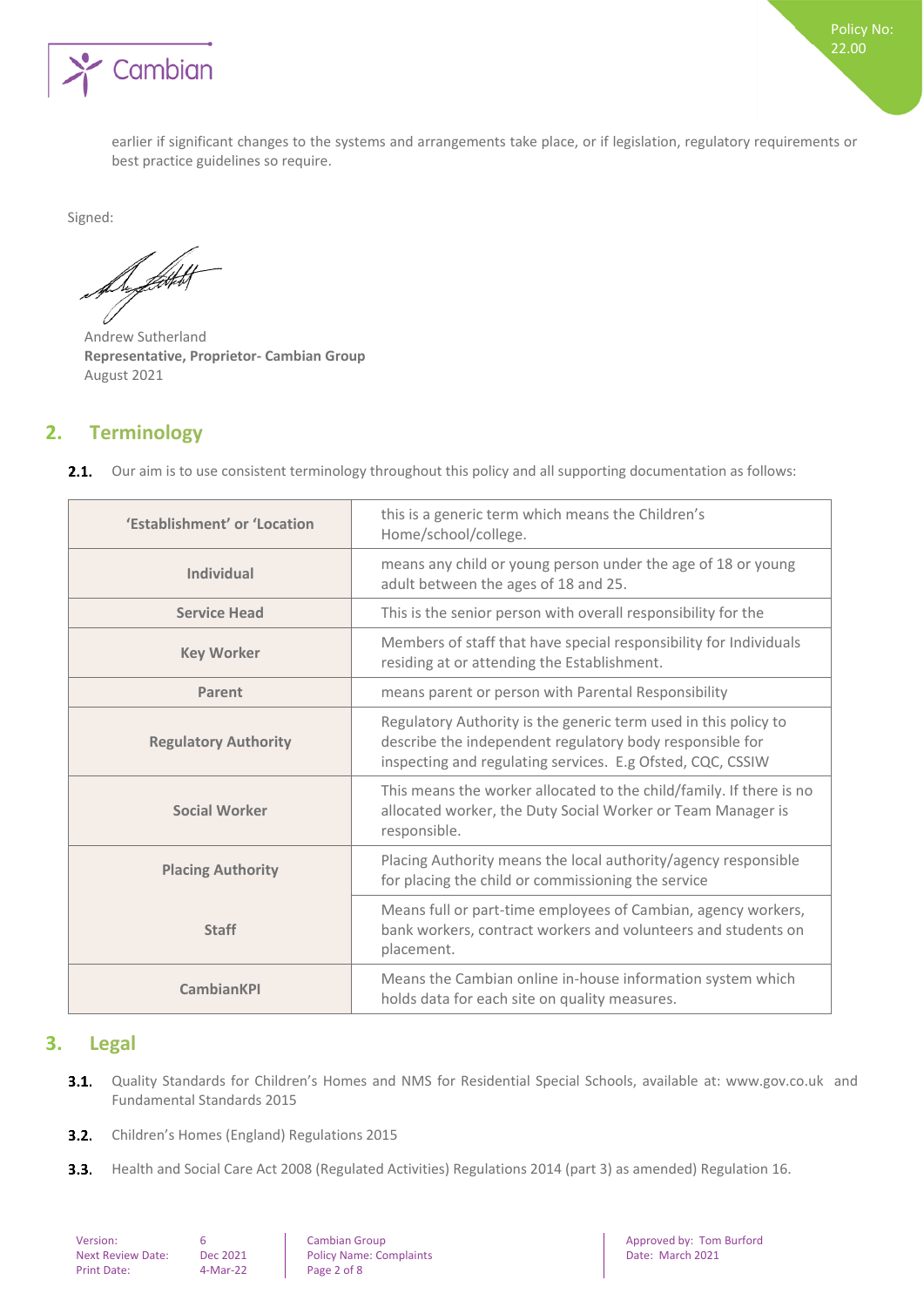

- $3.4.$ National Minimum Standards for Independent Health Care Services in Wales
- Mental Health Act 1983 Code of Practice  $3.5.$
- $3.6.$ The Education (Independent School Standards Compliance Record) (England) (Amendment) Regulations,
- $3.7.$ Care Home (Wales) Regulations (2002) (Amendments 2003 and 2011)
- $3.8.$ HIW National Minimum Standards for Independent HealthCare Services in Wales, CSSIW, Quality Standards and
- <span id="page-2-0"></span>**3.9.** Mental Health Act Code of Practice

## **4. Purpose**

- To provide all staff with clear policy, procedures and guidelines for managing compliments, suggestions, comments and  $4.1.$ complaints.
- To deal promptly, effectively and fairly with complaints by individuals if they have capacity themselves and other  $4.2.$ interested persons on their behalf such as parents/guardians and members of the public.
- $4.3.$ To promote an open culture and rational attitude amongst individuals and staff towards complaints.
- To improve the Group's service to individuals, placing authorities and parents/guardians.  $4.4.$
- $4.5.$ To clarify the differences between concerns, negative comments, criticisms etc made about the service we provide, which are resolved informally within the location, and formal complaints, which may addressed by those outside the location.

## <span id="page-2-1"></span>**5. Policy**

- $5.1.$ Cambian takes all complaints and comments seriously. It aims to promote an open culture and will be responsive where such issues are raised in a transparent and robust manner in order to ensure that dissatisfaction is minimised and any comments and suggestions are considered and acted upon using a learning framework.
- $5.2.$ No member of staff who has been implicated in a complaint may take part in any element of the investigation or decision making process associated with any final actions or outcomes.
- 5.3. Cambian will use all complaints and suggestions as an opportunity to learn and inform service improvement where appropriate and to strengthen the relationship with the individual, those acting on their behalf and the public.
- For the purpose of this policy, a complaint is a written or oral/verbal expression of dissatisfaction or disquiet in relation  $5.4.$ to the location's exercise of its functions in relation to its current individuals.
- **5.5.** The Head of Service is responsible for ensuring that each individual and those acting on their behalf, if appropriate, is provided with information about the complaints procedure in a format and style appropriate to their needs and their ability to understand. Individuals will be provided with information about how they can make a complaint and such guidance will be available on site at all times. Where appropriate guidance (e.g. a poster) on how to make a complaint will be displayed on site.
- $5.6.$ Cambian fully supports individual's right to refer any complaint, at any stage to an external body. In addition all sites have an independent visitor who visits and some operate a link advocate – both of whom can support individuals who

Next Review Date: Dec 2021 Policy Name: Complaints Date: March 2021 Date: March 2021

Version: 6 6 | Cambian Group | Cambian Group | Approved by: Tom Burford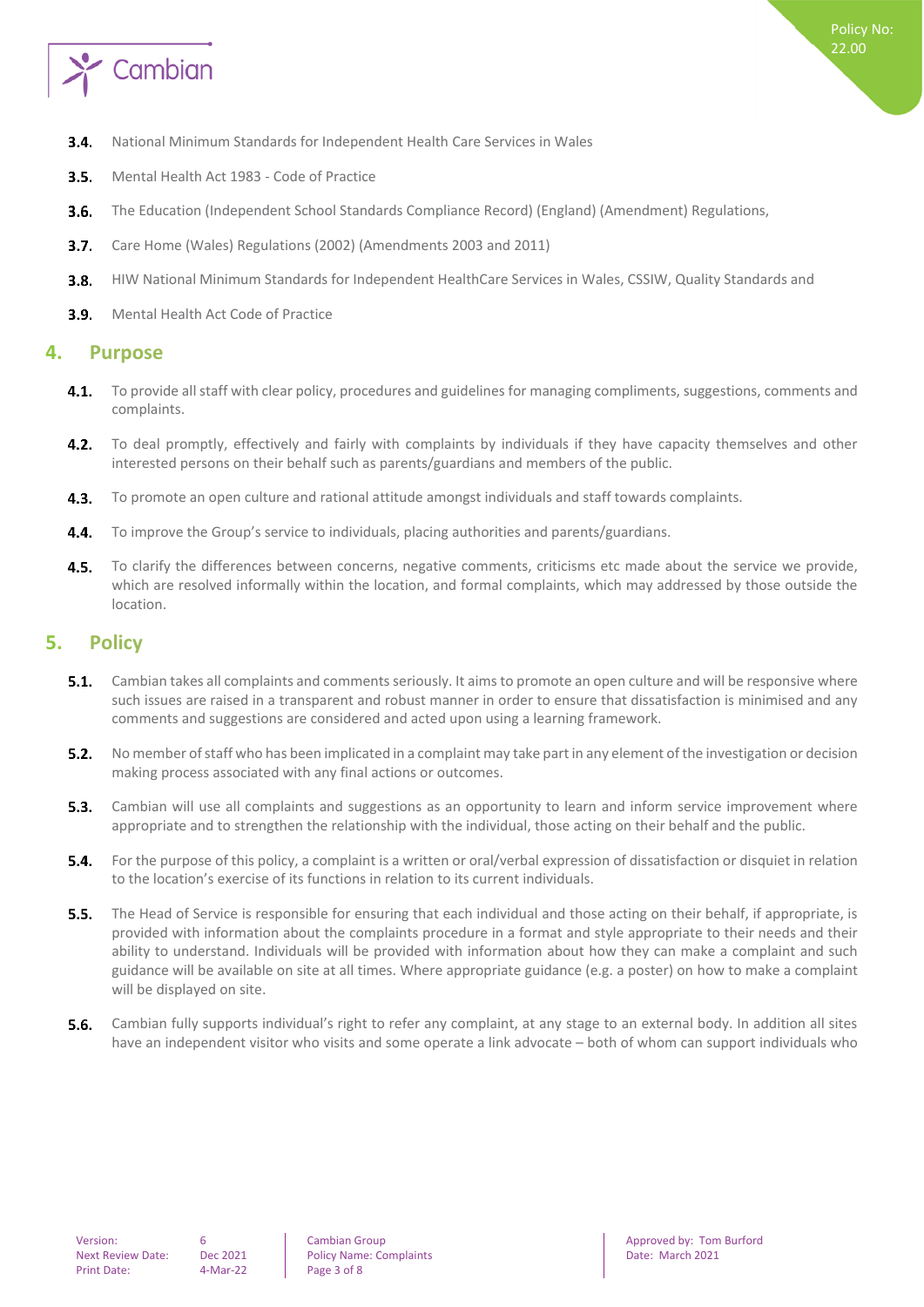

wish to make complaints. Contact details for both the independent visitor and advocate are made available to all service users.

## <span id="page-3-0"></span>**6. Procedure**

- **6.1.** The Complaints Procedure shall be operated independently of all other Group procedures, such as the Disciplinary and Grievance Procedures, Harassment Policy, Child Protection/Adult Safeguarding Policy.
- $6.2.$ Each location will tailor the generic Cambian Complaints Procedure to detail the local procedures and contact details of those with responsibility. For the purpose of this policy the term Complaints Procedure relates to the location's personalised Complaints Procedure.
- $6.3.$ The Complaints Procedure will be reviewed annually by the group in line with the Policy and the Head of Service will be responsible for continuous monitoring, refinement and audit.
- 6.4. All locations shall operate a Complaints Procedure, which can be invoked, on behalf of an individual, by an individual him/herself, placing authorities, parents/guardians, staff and other interested persons. All of whom may also inform an external body about their complaint if they so wish.

#### <span id="page-3-1"></span>**Staff Complaints**

 $6.5.$ Staff who wish to make a complaint are to follow the Grievance Policy (which encourages informal resolution ahead of the formal grievance process) or the Whistleblowing Policy.

#### <span id="page-3-2"></span>**Responsibilities**

- $6.6.$ The Head of Service is responsible for the thorough investigation of all complaints and should take responsibility for ensuring that investigations undertaken by others are in line with this policy, procedure and associated documentation in order to ensure best practice standards are maintained.
- 6.7. The Head of Service is required to make available on request to their regulatory body a summary of all complaints arising over the previous 12 months.
- All locations will have a named **Complaints Co-ordinator** to manage the day to day receipt, recording and tracking of complaint management.
- $6.9.$ The Complaints Co-ordinator will normally be the Head of Service is small homes. For larger sites where the Complaints Co-ordinator is not the Head of Service they will liaise closely with the Head of Service to ensure all elements of any internal stage investigation are dealt with following procedure and within the published timescales.
- 6.10. For any complaint that is not resolved internally and requires external investigation, the Head of Service will act as the location contact for Operations Directors/other Cambian staff or external appeal panel members.
- **Managers** have day-to-day operational responsibility for this policy, and must ensure that all staff receive regular and appropriate guidance on its use.

#### <span id="page-3-3"></span>**Availability**

- **6.12.** The Complaints Procedure shall be made available to all parents/guardians/carers, placing authorities, funding authorities, individuals, all members of staff and any other relevant persons.
- **6.13.** A copy of the Complaints Procedure shall be available at all times and displayed on the location's website where this is applicable.
- **6.14.** A copy of the Complaints Procedure shall be available on request at all times for visitors to Cambian locations.
- **6.15.** All Staff shall receive information on the complaints procedure as part of their induction with Cambian.

| Version:                 |  |
|--------------------------|--|
| <b>Next Review Date:</b> |  |
| <b>Print Date:</b>       |  |

Next 2021 Policy Name: Complaints Date: March 2021 Policy Name: Complaints Date: March 2021  $4-Mar-22$  Page 4 of 8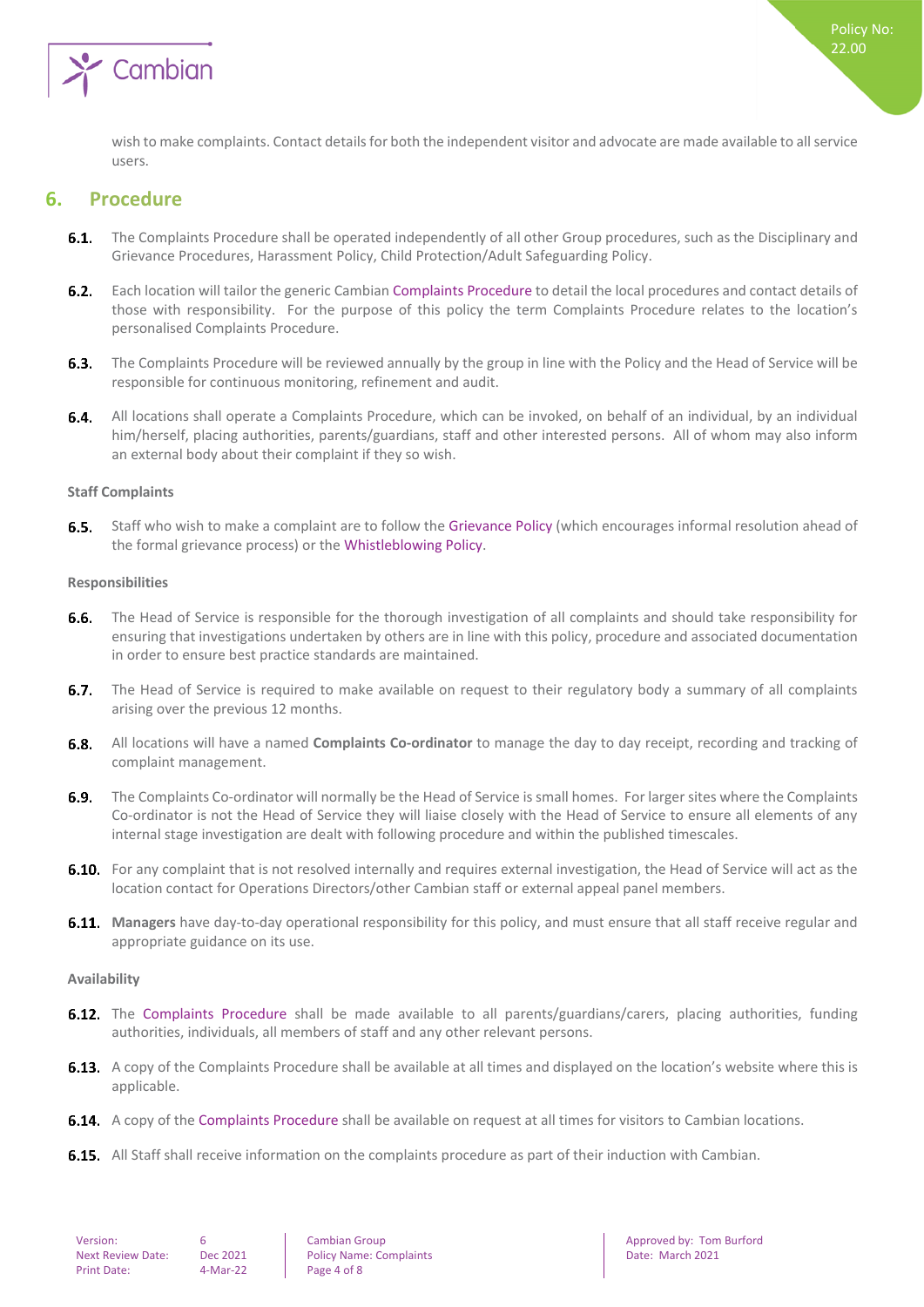

- **6.16.** Information on how to complain will be included in Children's Guides or Location Guides.
- 6.17. Individuals will also have access to printed complaint forms (22.09 a-g) and stamped pre-addressed envelopes to send to the relevant Operational leads if they choose not to speak with someone in their home or education setting. Heads of service will ensure that the forms and appropriately addressed envelopes are always readily available and that all individuals know where to access these. Depending on the service type, the addressed envelopes will be sent to either:
	- Education Services
	- Residential Services (West)
	- Residential Services (East)

At the following address

Cambian Group Metropolitan House 3 Darkes Lane Potters Bar Hertfordshire EN5 1JQ

#### <span id="page-4-0"></span>**Records**

**6.18.** A confidential record of all complaints received is to be documented on the relevant Record of Complaints Tracking Form: 22.03a for all individuals and 22.03b for all parents/guardians/public/authorities which shall be kept in the location's confidential **Complaints File**, which all locations must maintain. After completion the Complaints Tracking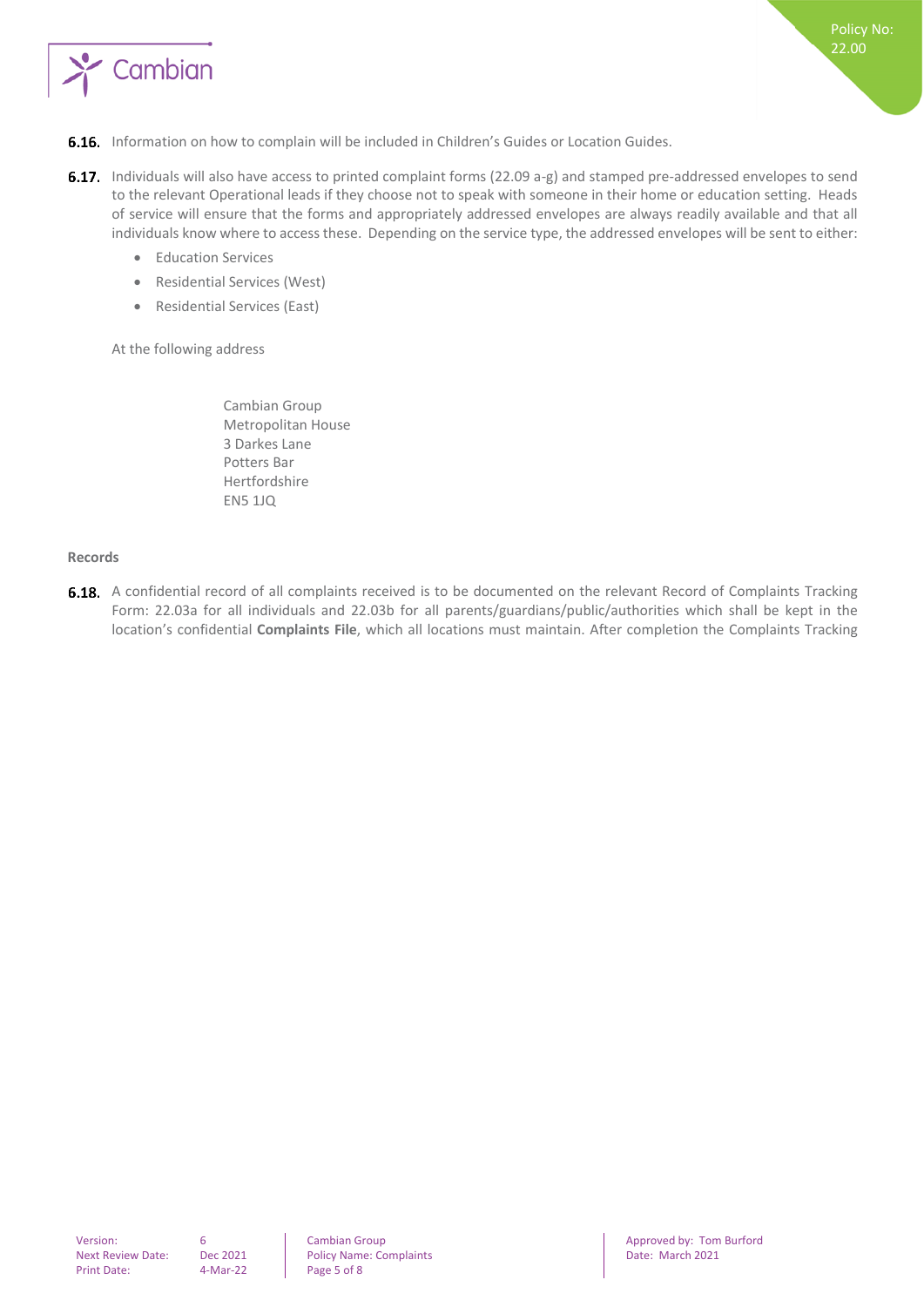

Form 22.03a and 22.03b (if used) shall be kept in the confidential Complaints File along with any statements, letters, etc associated with the complaint.

- 6.19. Complaints which are investigated by outside agencies or regulatory authorities shall also be recorded and full details placed in the Complaints File.
- **6.20.** All complaints received within a week should be recorded on **CambianKPI** for in the preceding week.
- 6.21. A Complaints log shall be maintained which will record brief details of each complaint, cross referenced to the Complaints File.
- 6.22. For each complaint the following brief details shall be recorded under the following headings:
	- Complaint number (i.e. 001SS or 010KPR etc).
	- Date complaint received
	- Name of person receiving it.
	- Name of person making complaint and relationship to individual.
	- Name of individual concerned.
	- Nature of complaint.
	- Action taken.
	- Outcome of action taken.
	- Whether complaint upheld, partially upheld or not upheld.
	- The number of the final Complaint Letter sent (1 to 9) and date sent.
- **6.23.** Where the Head of Service identifies it as appropriate, a copy of the complaint and response may be kept in the individual's record to understand and trace decisions concerning the path of care. Issues of confidentiality concerning the complaint are to be taken into consideration regarding this. (Refer to Data Protection Policy for guidance).

#### <span id="page-5-0"></span>**Compliments, suggestions and feedback**

**6.24.** Any compliments, suggestions or feedback received by staff should be recorded separately on a Compliments Log to be held by the Head of Service and be managed under the Consultation, Communication and Feedback Policy and Procedures.

## <span id="page-5-1"></span>**7. Standard Forms, Relevant Documents, Letters & References**

#### <span id="page-5-2"></span>**Policy and Procedure**

- 7.1. 22.00 Policy Complaints
- 7.2. 22.01 Procedure Complaints
- $7.3.$ 22.01a Procedure - Complaints regarding the MHA
- 7.4. 22.02 Complaints Flowchart
- $7.5.$ 22.03 -Complaint Form – written record of complaint
- $7.6.$ 22.04a – Complaint Tracking Form Individuals
- $7.7.$ 22.04b – Complaint Tracking Form Others
- $7.8.$ 22.05 - Complaint log template
- 7.9. 22.06 Complaints Letter Templates 1-9

Next Review Date: Dec 2021 Policy Name: Complaints Date: March 2021 Date: March 2021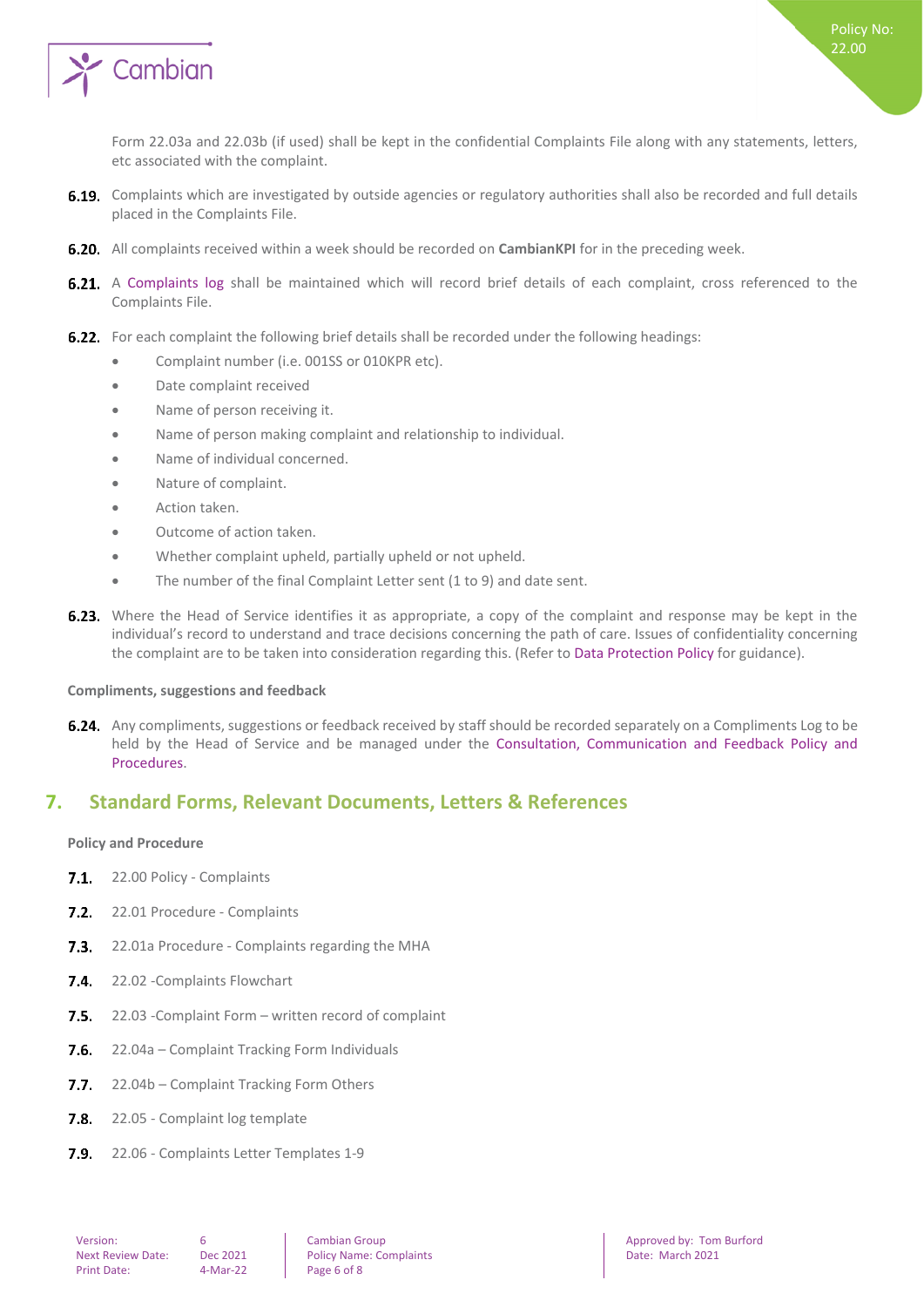

#### <span id="page-6-0"></span>**How to complaint leaflets / Posters**

- 7.10. 22.07 How to Complain Pictorial Booklet
- 7.11. 22.07a Complaint Leaflet PECS Home
- 7.12. 22.07b Complaints Leaflet PECS School
- 7.13. 22.08a Complaint Information Poster for Individuals CHILDRENS HOMES
- 22.08b Complaint Information Poster for Individuals EDUCATION
- 7.15. 22.08c Complaints Information for Parents, visitors and public
- <span id="page-6-1"></span>7.16. 22.08d - Complaints Information Poster for Staff

#### **Complaint forms for Individuals**

- 7.17. 22.09a Complaint Form for Individuals 7-13 OFSTED
- 7.18. 22.09b Complaint Form for Individuals 13+ OFSTED
- 7.19 22.09c Complaint Form for Individuals CQC HOME
- **7.20.** 22.09d Complaint Form for Individuals CSSIW
- 7.21. 22.09e Complaint Form for Individual 16+ CSSIW
- 7.22. 22.09f Complaint Form Deaf Services
- 7.23. 22.09g Complaint Form CQC Care Homes 16+

#### **Other Cambian Policy**

- 7.24. GHR 29 Grievance Policy
- 7.25. GHR 30 Whistleblowing Policy
- 7.26. GIG 02 Data Protection Policy
- **7.27.** Consultation, Communication and Feedback Policy (including Compliments)
- 7.28. 25 Child Protection and Young Adult Safeguarding

#### **Guidance**

7.29. For further information about complaints and advocacy for children living in children's homes see Get it sorted (2004) [Guidance on providing effective advocacy services for children and young people making a complaint under the Children](https://www.gov.uk/government/publications/advocacy-services-for-children-and-young-people)  [Act 1989](https://www.gov.uk/government/publications/advocacy-services-for-children-and-young-people)

## <span id="page-6-2"></span>**8. Definition of terms / Glossary**

#### <span id="page-6-3"></span>**Complaint**

 $8.1.$ For the purpose of this policy, a complaint is a written or oral/verbal expression of dissatisfaction or disquiet in relation to the location's exercise of its functions in relation to its current individuals.

Next 2021 Policy Name: Complaints Date: March 2021 Policy Name: Complaints Date: March 2021 4-Mar-22 Page 7 of 8

**Version: 6 Cambian Group Approved by: Tom Burford Approved by: Tom Burford Approved by: Tom Burford**